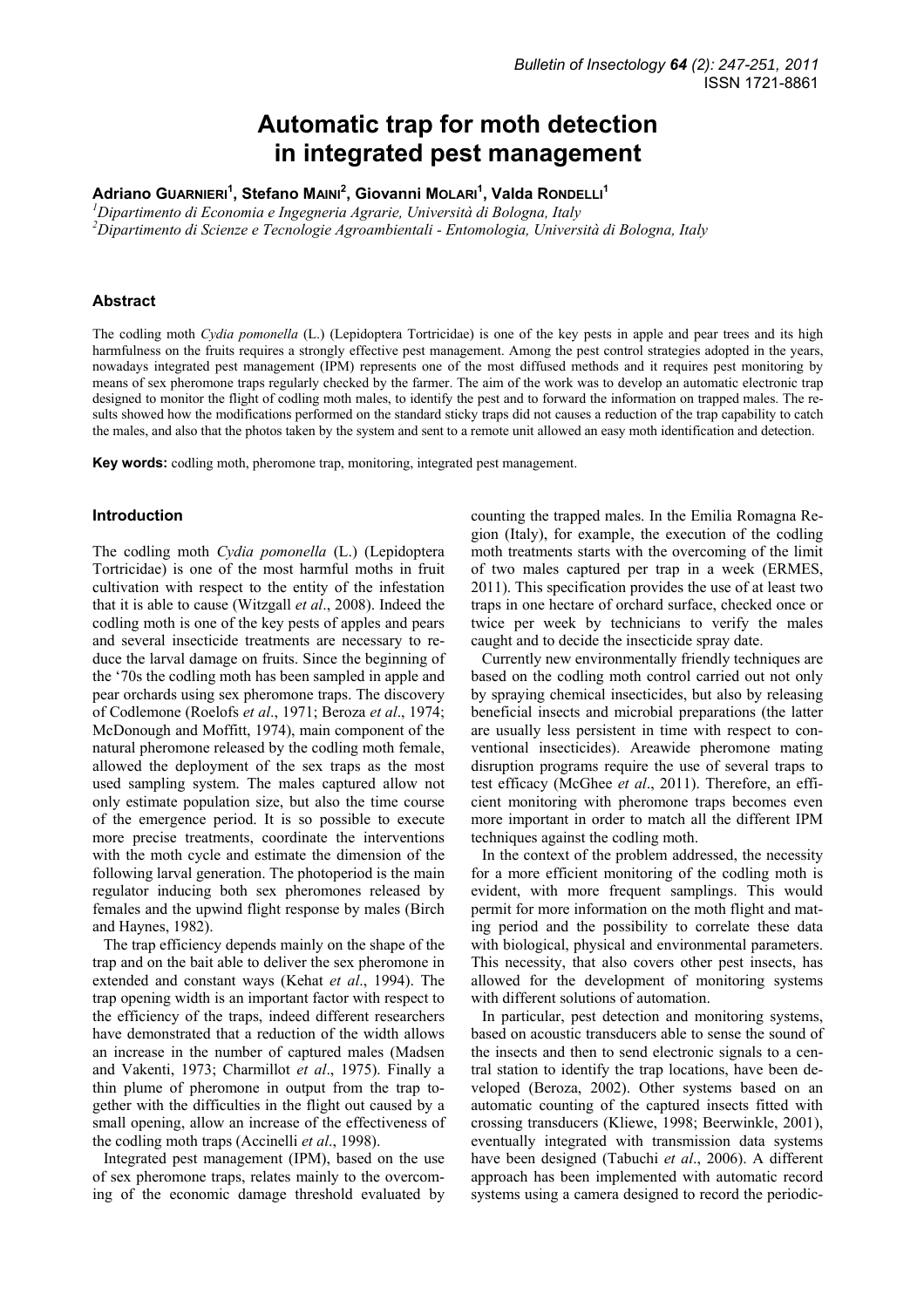

**Figure 1.** Schematic drawing of the electronic trap (measures are in mm).

ity of pheromone trap catches (Kondo *et al*. 1994) or to automatically transfer the images to a host computer where an image processing technique can count the insects (Shimoda *et al*., 2006). These technologies of identification and classification of the insects were also developed as demonstrated by specific research and patents (Wen *et al*., 2009a; 2009b; Landwehr and Agudelo-Silva, 2005).

The development of electronic technologies, their availability on the market and a progressive cost reduction make it possible to adapt commercial solutions to the aims of pest monitoring. Eventually ad hoc electronic circuits have to be developed to manage and control the system.

In the general context of the problems previously discussed, an automatic electronic trap for monitoring the codling moth has been designed and built adapting a commercial pheromone trap specifically studied for the codling moth. The performance of the electronic trap prototype has been evaluated in an apple orchard in comparison with traditional sex pheromone sticky traps.

## **Materials and methods**

The prototype of the electronic traps has been designed modifying a commercial trap (Pomotrap, Sumitomo Chemical Italia, Milan, Italy) specific for *C. pomonella*. The Pomotrap consists of an envelope with a defined shape in which a sticky pad and the sex pheromone bait is inserted. Two side openings in the trap allow male moths to enter. The Pomotrap has been modified adding an opening in the trap top to fit a box with a square base. The parallelepiped has two internal walls, the lower one transparent, to redefine the capture zone, and the upper to support the image detection system and the power supply. The upper wall was fixed at a distance with respect to the sticky pad properly defined in order to get a complete vision of the trapping portion. The modified trap was covered with a top wall able to isolate the trap from environmental factors (figure 1).

To realize the electronic trap, a commercial acquisition and data transfer system using wireless technology was selected. The system was composed of a programmable Smartphone, chosen in the class of the  $S60$  3<sup>rd</sup> edition devices, with an integrated camera of 3 Mpixel and the operating system Symbian (Symbian, ver.9.0, Symbian Foundation, London, UK, http://licensing.symbian.org). The camera resolution was higher than the minimum resolution, equal to 2 Mpixel, to acquire a recognizable image with respect to the morphological characteristics of the codling moth (table 1).

To allow for a sufficient autonomy of the system, the Smartphone was integrated with an external power management unit consisting of: a microcontroller with a power of about 5 uW (Type: MSP430F2013); an ultralow power switch (Type: TPS2024); a voltage stabilizer (Type: TPS7333); polarization and interface components; 4 rechargeable lithium batteries of 4800 mAh.

To adapt the system to the monitoring needs, the following software modules were realized:

- temporized storage of the photos, in order to connect the camera at defined intervals, to fix the parameters in function of the brightness conditions, and to memorize the photos;
- data sent on an EDGE/GPRS network, to periodically transmit the data to a remote server, to save a local copy of the data, and to resend the data missed due to a temporary network breakdown.

**Table 1.** Pixel numbers of the camera and of the codling moth with the related image.

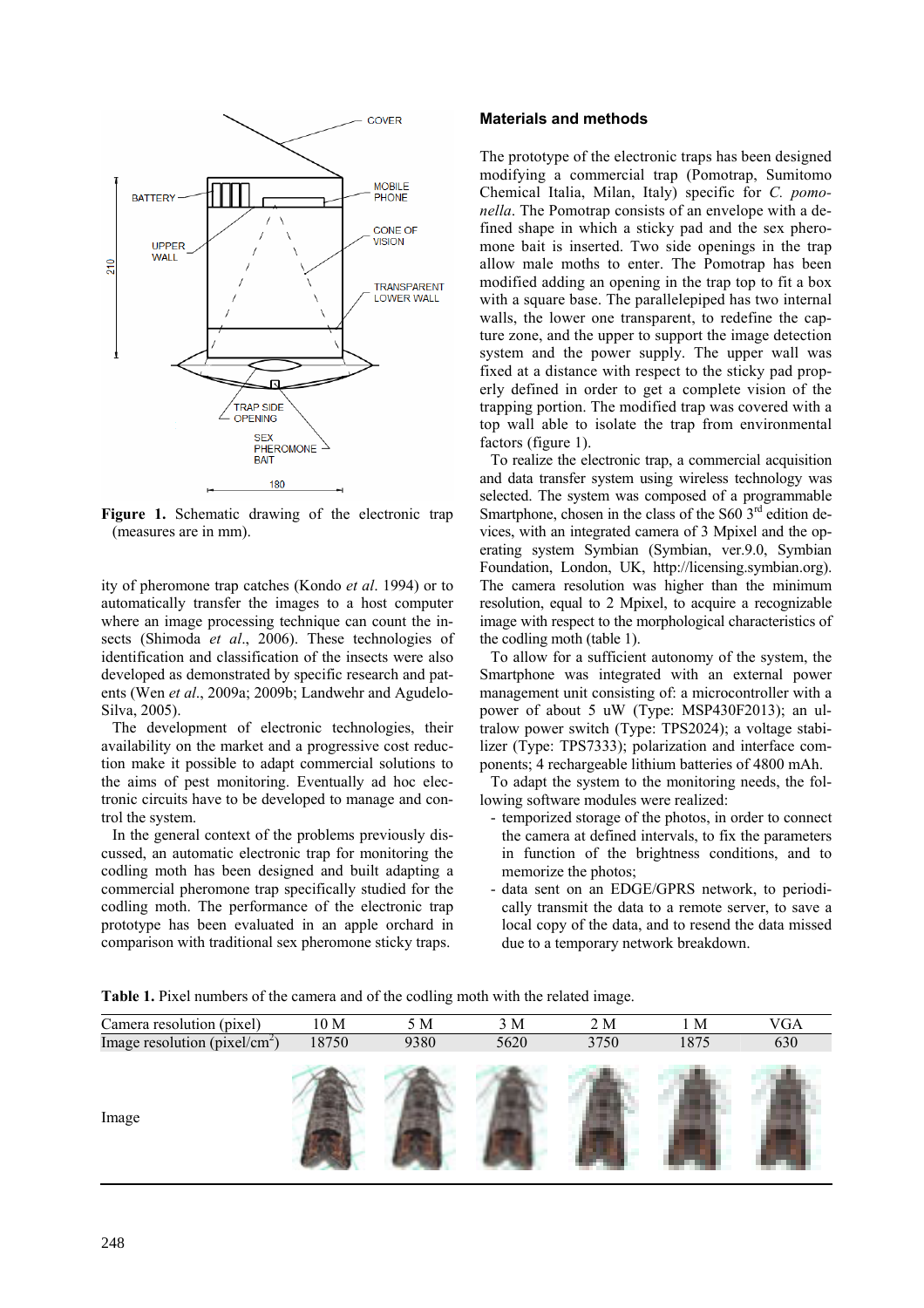

**Figure 2.** a) Standard sticky Pomotrap and b) automatic electronic sticky trap.

The power management system allowed for a reduction of the Smartphone power consumption of an order of magnitude to assure an operating time of the electronic trap around two months.

After a preliminary check of the functionality of the monitoring electronic system, two electronic trap prototypes were built. The check of the monitoring effectiveness was performed in an apple orchard (variety: golden; planting layout:  $4.0 \times 2.5$  m) of the Bologna University Experimental Farm. The test field was chosen because of the lack of specific control treatments of the codling moth in the previous three years. The traps were placed on the trees at a height of 1.7 m from the soil. On the  $3<sup>rd</sup>$  row, two traps, one traditional Pomotrap (Trap A) and one electronic trap prototype (Trap B) were placed at a reciprocal distance of 60 m and both at a distance of 10 m from the orchard borders. On the  $8<sup>th</sup>$ row, in the opposite positions with respect to the previous traps, the second electronic trap prototype (Trap C) and the traditional Pomotrap (Trap D) were placed. All the traps were placed with the openings oriented in the same direction, to reduce the effect of the wind direction on the captured moths (figure 2).

The tests were performed between April 12 and August 29, 2010. Treatments against the codling moth were not performed during this period, to assure a high infestation of the moth. The electronic system was set to acquire a daily photo at 8:30 a.m. and to send it immediately to the remote server for a visual evaluation of the captured moths. This adjustment was defined considering a possible operating condition of an electronic trap for the codling moth management. The visual inspection of the traditional traps was performed weekly, as in the normal practice when commercial pheromone traps are used, while the exchange of the sticky pad and pheromone bait was carried out monthly in all the four traps.

The results were analyzed using a multiple regression (Statistica, StatSoft Inc., Tulsa, OK, USA).

## **Results and discussion**

During the field test period, malfunctioning in the different components, such as software, hardware and the external envelope, was not registered. The exposure to the environmental conditions did not modify the per-

**a) b)** 

**Figure 3.** Photos received from the automatic trap. a) Particular with two males and sex pheromone stopper; b) complete sticky pad inside the trap with one codling moth and other insects.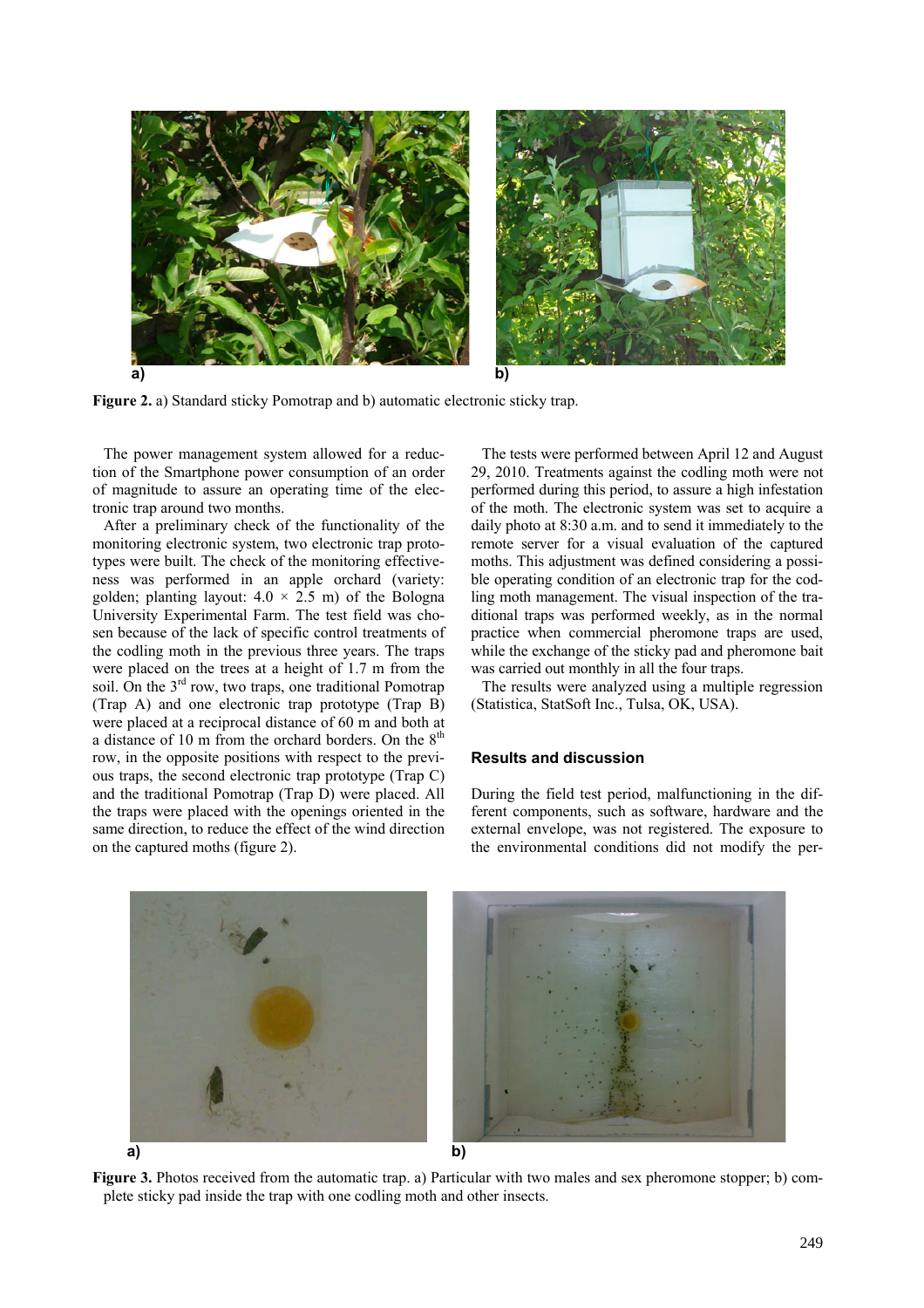formance observed in the preliminary laboratory checks. In detail, anomalous effects caused by frequent rainfall events and high winds, which occurred during the first period of the tests, along with the fungicides spraying during all the test period, were not accessed.

The photos of the captured moths arrived daily at the remote server. In figure 3a an example of 2 males captured to show that it is possible to identify the moths trapped, also thanks to the high selectivity of the sex pheromone used. Indeed the traps captured other insect species as flies and midges, but with a dimension and a shape perfectly identifiable in the images (figure 3b).

The weekly control demonstrated a perfect agreement between the captures registered through the evaluation of the photos transferred to the remote system and those checked during the visual control on the field. The males captured were always located in the cone of vision of the camera (figure 3b).

The results of the moths caught in the electronic traps and in the standard ones, cumulated in the test period on field and reported on figure 4, show that the modifications introduced on the external envelope of the traps did not influence the capture efficiency of the electronic traps. The statistical analysis performed on the codling moths weekly captured by the four traps during the test period, does not show significant differences in the captures of the four traps (table 2). In total 325 codling moth males were trapped in the four traps and in particular Trap A: 94 specimens (29%); Trap B: 88 specimens (27%); Trap C: 69 specimens (21%); Trap D: 74 specimens (23%).

The moths captured started from the middle of April to the end of August. The first two males were captured (week 15 – Trap A) ahead of the forecast model indicated by ERMES (2011) that foresees the start of the flight of the overwintering generation in week 17. The



**Figure 4.** Accumulation of the codling moths captured in the electronic traps (Trap  $B + C$ ) and in the commercial ones (Trap  $A + D$ ).

flight periods of the three generations, consistent with the forecast model, were also identified and in particular: the overwintering generation with a flight period included between weeks 15 and 21; the first generation with a flight period between weeks 21 and 30, and the second generation with a flight period between weeks 29 and 34.

The analyses of the captures done on the basis of the daily detection with the automatic traps with respect to the traditional traps (figure 5) showed in the weeks 17 and 18, the starting of the captures in the second day of week 17 for the traps B and C with a moth each. The captures continued on the  $3<sup>rd</sup>$  and  $5<sup>th</sup>$  day in the same traps. Similar considerations can be done for the following week. This allows for a more accurate choice of the treatment time and demonstrates how electronic monitoring can be a valuable method to obtain an effective control. The electronic trap can also represent a valid support for territorial authorities to better calibrate the forecast models so as to better define the treatment timing.

**Table 2.** Multiple regression summary for dependent variable "codling moths captured" with respect to independent variables "trap" and "week"  $(R = 0.43)$ .

|           | Beta     | Standard error<br>of Beta | Β        | Standard error | t(77)    | p-level |
|-----------|----------|---------------------------|----------|----------------|----------|---------|
| Intercept |          |                           | 1.815    | 1.337          | 1.357    | 0.179   |
| Trap      | $-0.104$ | 0.103                     | $-0.395$ | 0.392          | $-1.008$ | 0.317   |
| Week      | 0.417    | 0.103                     | 0.308    | 0.076          | 4.054    | 0.001   |



**Figure 5.** Weekly detail of the codling moths sampled: a) week 17, b) week 18.